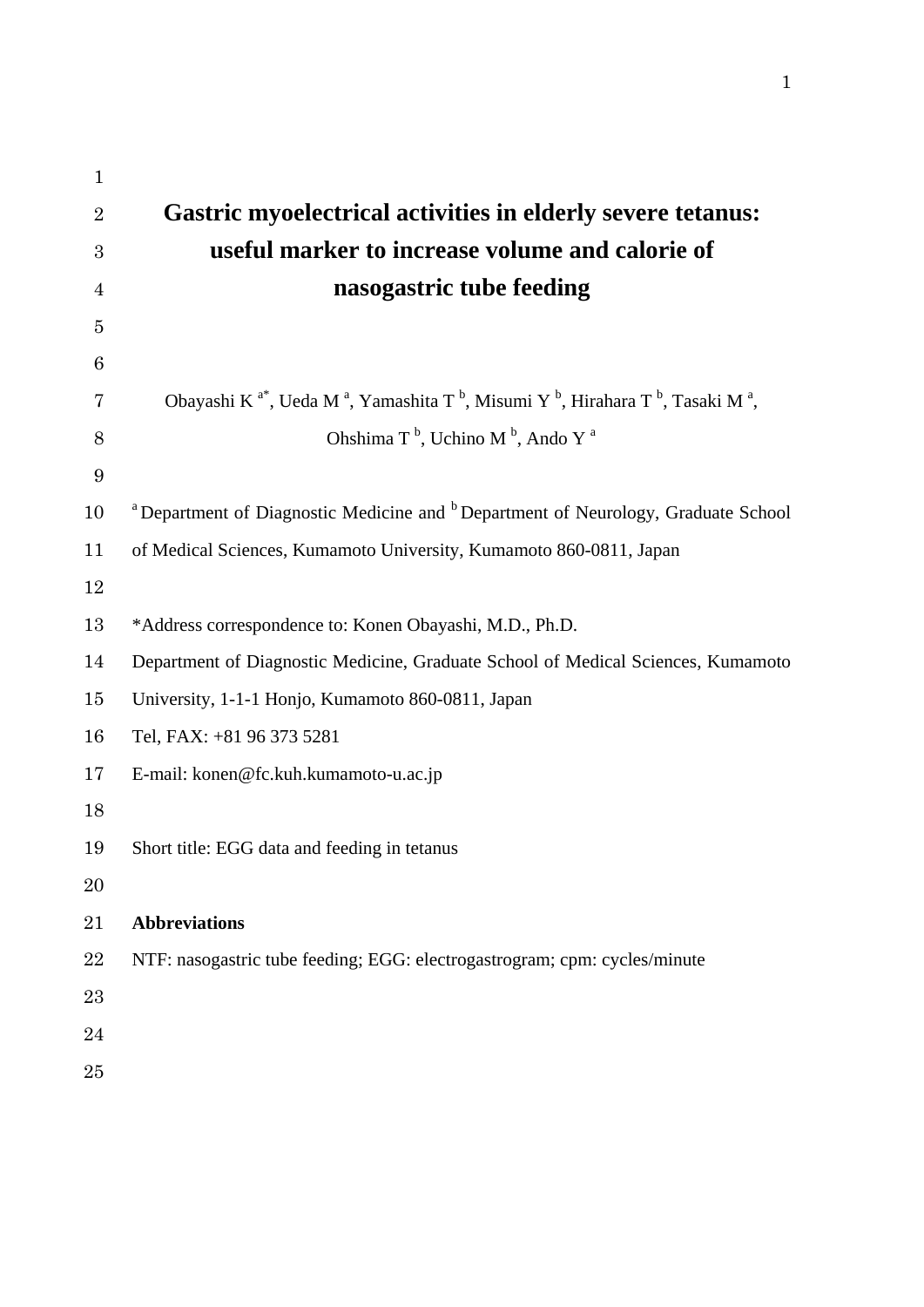### **Abstract**

Background & Aims: Early high nasogastric tube feeding (NTF) is effective for improving the nutritional status of critical illness. However, potential complications of NTF in tetanus include aspiration pneumonia because of dysphagia and gastrointestinal dysfunction induced by over-activity of autonomic nervous system. Methods: We serially evaluated gastric myoelectrical activities using electrogastrogram (EGG) recorder in 4 elderly severe tetanus patients, and assess its potential as a marker to increase volume and calorie of NTF. Results: Although dominant frequencies of EGG 34 in all patients  $(1.8 \pm 0.6 \text{ cycle/min (cpm)})$  were lower than those in healthy volunteers (2.9  $\pm$  0.2 cpm) at least until 12th hospital day, it tended to improve from 14-24th hospital day and reached the same levels in healthy volunteers at least until 28th hospital day. We transferred total NTF along their metabolic costs when the timing of dominant frequency tended to improve in each patient (17-24th hospital day). No aspiration pneumonia occurred, and they could be also prevented malnutrition in their hospital days. Conclusion: EGG data may be a useful marker to know the level of over-activity of autonomic nervous system and to guess the best timing to increase volume and calorie of NTF especially in elderly severe tetanus. **Key words**  tetanus; nasogastric tube feeding (NTF); electrogastrogram (EGG); gastric myoelectrical abnormalities; autonomic nervous activities 

- 
- 
-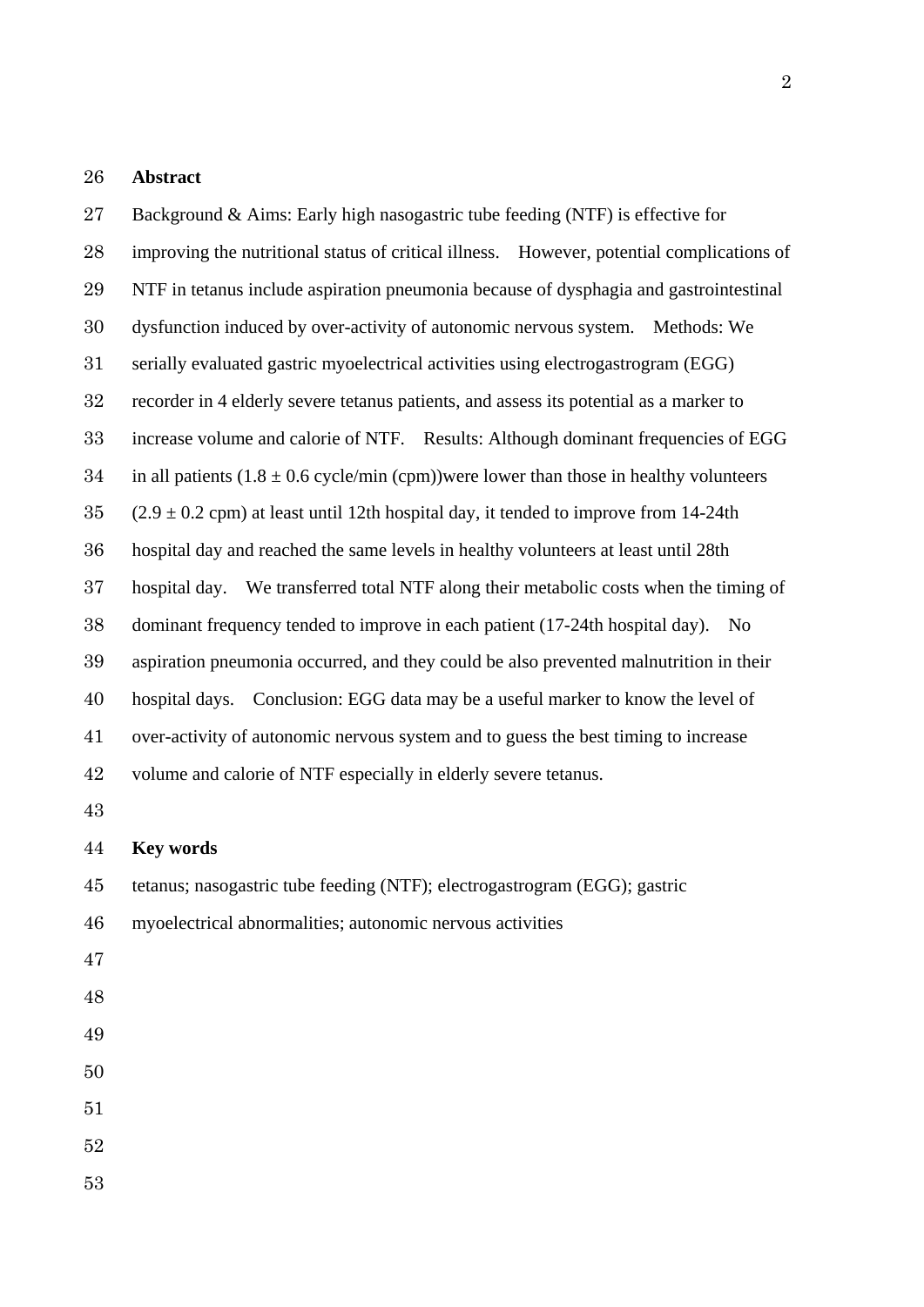## **Introduction**

Early high nasogastric tube feeding (NTF) initiation is well tolerated, and 56 effective for improving the nutritional status of critical illness  $1, 2$ . However, it is very difficult to guess the best timing to increase the volume and calorie of the feeding in patients with tetanus. Tetanus is now a rare disease in developed world. However, it remains an important cause of death worldwide and is associated with a high case 60 fatality, particularly in the developing world . Mortality from tetanus is as high as  $-45\%$  <sup>4</sup>. Especially, a total of 75% of deaths occur within the first week because of aspiration or pulmonary infection in these patients. In addition, the oral sensorimotor 63 function for feeding in tetanus is severely compromised . Moreover, it is well known that gastrointestinal dysfunction induced by over-activity of the autonomic nervous system, such as abdominal bloating and constipation with the development of paralytic 66 ileus, affects the prognosis of the patients  $6<sup>6</sup>$ . These symptoms often disturb the successful enteral feeding. Thus, physicians need to be aware of special needs concerning the feeding in patients with tetanus.

Recently, electrogastrogram (EGG) has received attention as a useful 70 non-invasive tool for gastric functional testing  $\frac{7}{1}$ . Numerous EGG studies have been performed in several gastric disorders, such as functional dyspepsia, achalasia, Parkinson's disease, multiple system atrophy, familial amyloidotic polyneuropathy and 73 diabetic gastropathy  $8-12$ . However, EGG study in tetanus has not been performed yet. In this study, we evaluated gastric myoelectrical activities quantitatively in severe tetanus using cutaneous EGG during the course of illness, and assess its potential

as a marker to increase the volume and calorie of NTF in these patients.

- 
-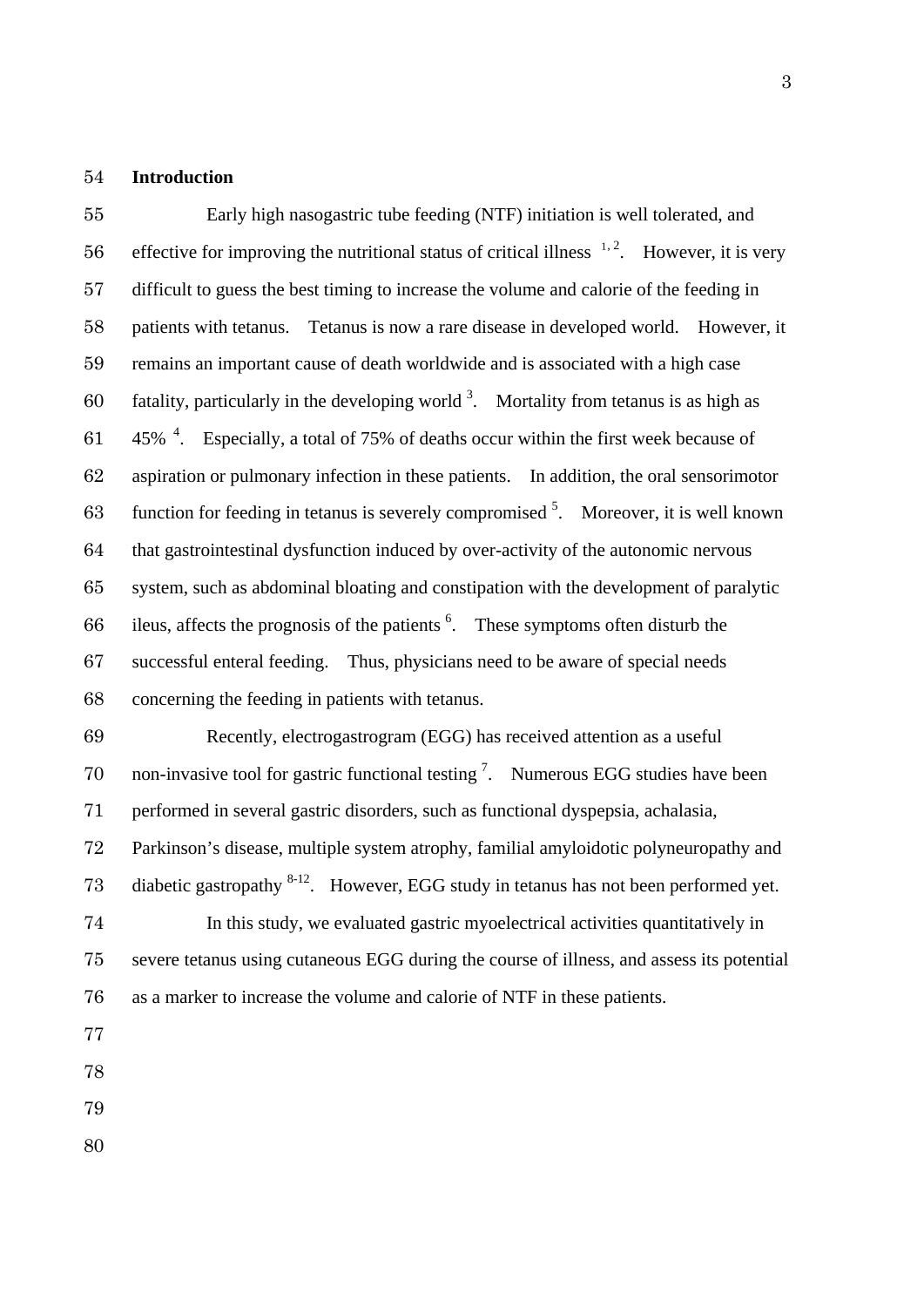### **Subjects and methods**

# **(1) Subjects**

# **1) Patients**

84 Four elderly severe tetanus patients (2 men and 2 women, mean age  $83 \pm 8.3$ years old) who had been investigated at Arao City Hospital and KumamotoUniversity Hospital, Japan from April 2003 to November 2009 were available for the study (Table 1). Although blood cultures were negative for Clostridium tetani in these patients, we diagnosed from the clinical manifestations, such as difficulty in opening mouth, opisthotonic posturing followed by generalized convulsion, tachycardia, and severe hypertension. Anti-tetanus toxoid immunoglobulin, antibiotics, mechanical ventilation, anesthetics, muscle relaxants, and antihypertensive drugs were used in all patients during the course of illness. However, all patients did not receive a percutaneus endoscopic gastrostomy for enteral nutrition because of their severe gastrointestinal dysfunction induced by over-activity of the autonomic nervous system. **2) Controls**  As control group, we recruited 4 healthy subjects (2 men and 2 women, mean 97 age 74  $\pm$  7 years old) who had no medication and no symptoms of cardiovascular or autonomic disorders.

#### **(2) Initial feeding**

We initiated 1,640 kcal/day of parenteral nutrition and 400-800 ml (0.4 kcal/ml) of NTF immunonutrition in each patient from their 1st hospital day.

**(3) Data collection** 

**1) EGG measurements** 

We serially evaluated gastric myoelectrical activity using a portable four-channel EGG recorder (Nipro EG; Nipro, Japan) from 1st to 28th day after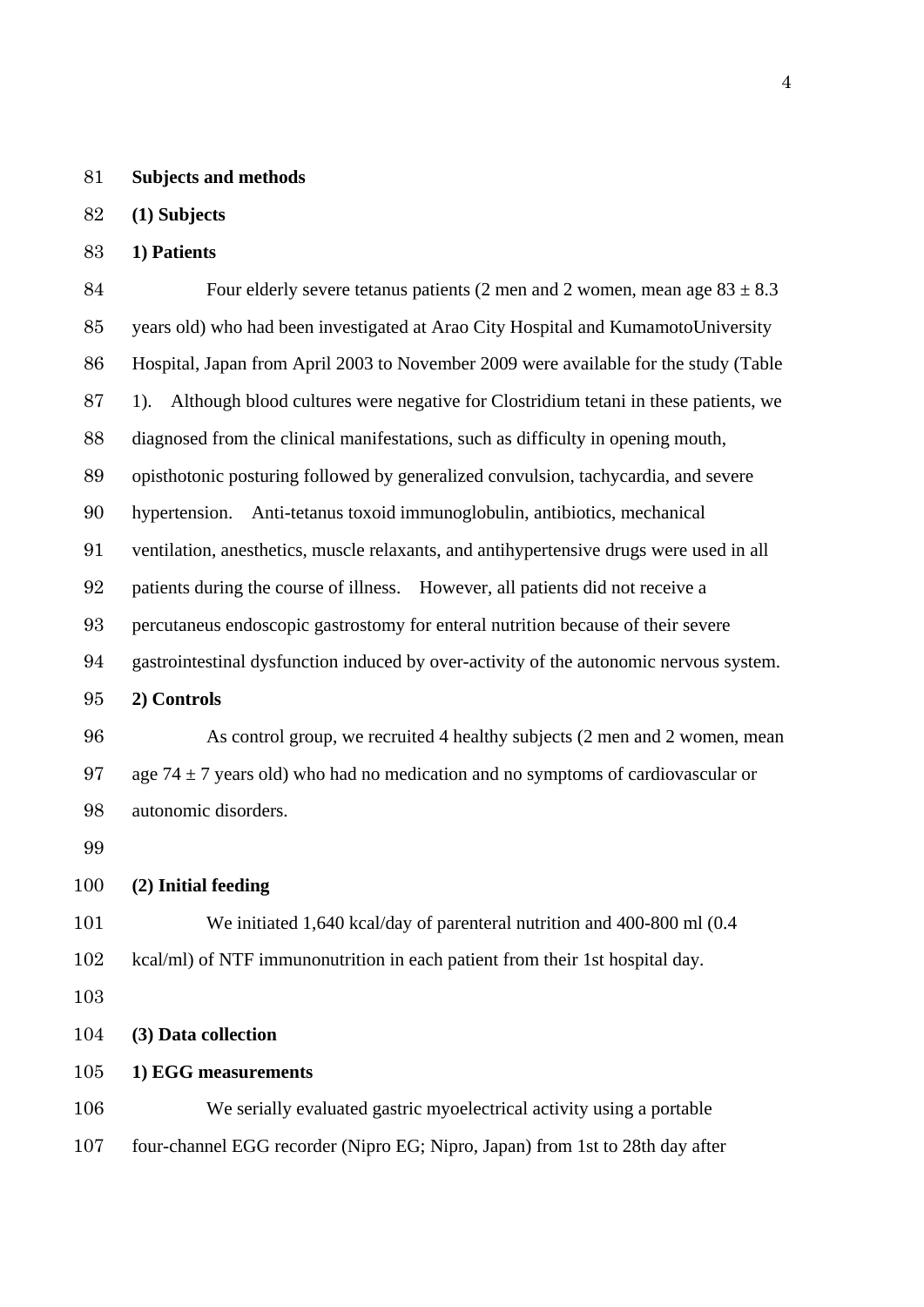hospitalization for all patients. Five surface electrodes (Vitrode J; Nihon Kohden, Japan) were placed on the abdominal skin surface. The EGG data were analyzed using EGS2 Ver.1.31 software (Gram, Japan). Two-hour segments from 9:00 to 11:00 were assessed, and we compared with the gastric slow wave between tetanus patients and healthy controls. All subjects were studied after more than 6 hours fast. In addition, we performed power spectral analysis for each patient's EGG segment using a fast Fourier transform with an analysis range 1.0 to 6.0 cycle/min (cpm). The frequency at which the overall power spectrum displayed peak power in the range 2.0 to 4.0 cpm was defined as the dominant frequency. The frequency ranges were classified into low (1.0–2.0 cpm), normal (2.0–4.0 cpm), and high (4.0–6.0 cpm) frequency ranges. We calculated the ratios of low frequency range, normal frequency range, and high frequency range components as percentages of total power. As movement artifacts and noises from various sources can result in abdominal frequency spectra with 121 significant power in the low-frequency and high-frequency range in EGG  $^{13, 14}$ , our patients were placed in dark, soundproofed rooms after diagnosing tetanus. In addition, mechanical ventilation was initiated with a muscle relaxant and anesthetics to avoid opisthotonic posturing in these patients.

**2) Nutritional status** 

Percent change in body weight and serum albumin level for each patient compared with 1st to 28th day after hospitalization were used to evaluate their nutritional status.

# **3) Complications and managements**

Complications, such as dysphagia, vomiting, abdominal bloating, paralytic

ileus, and aspiration pneumonia, were recorded according to the timing of its occurrence.

Duration of mechanical ventilation and changes of feeding were also recorded.

# **(4) Statistical methods**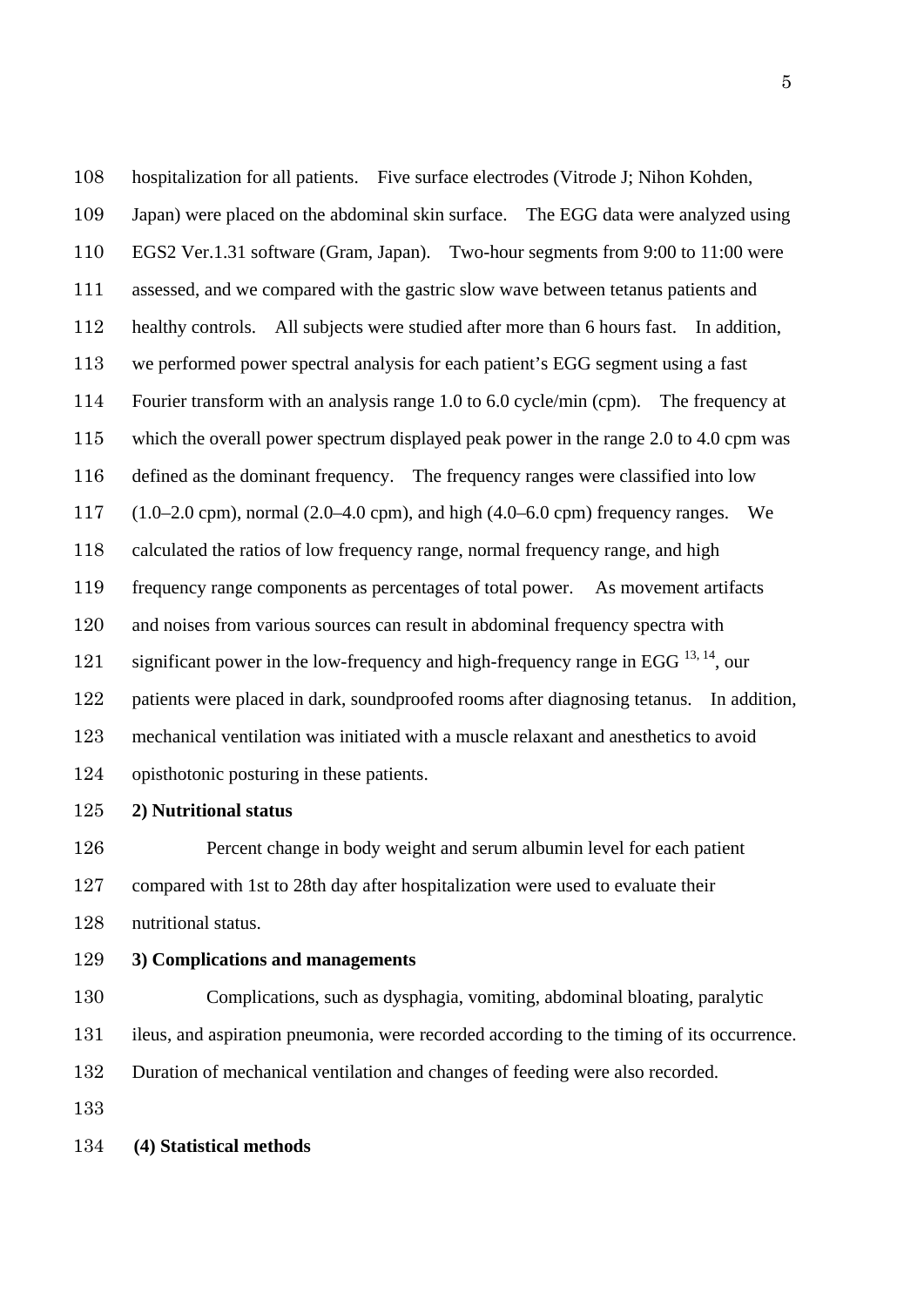135 All data are expressed as mean  $\pm$  SD. Differences between groups were analyzed by Mann-Whitney U test. Statistical significance was considered when p<0.05.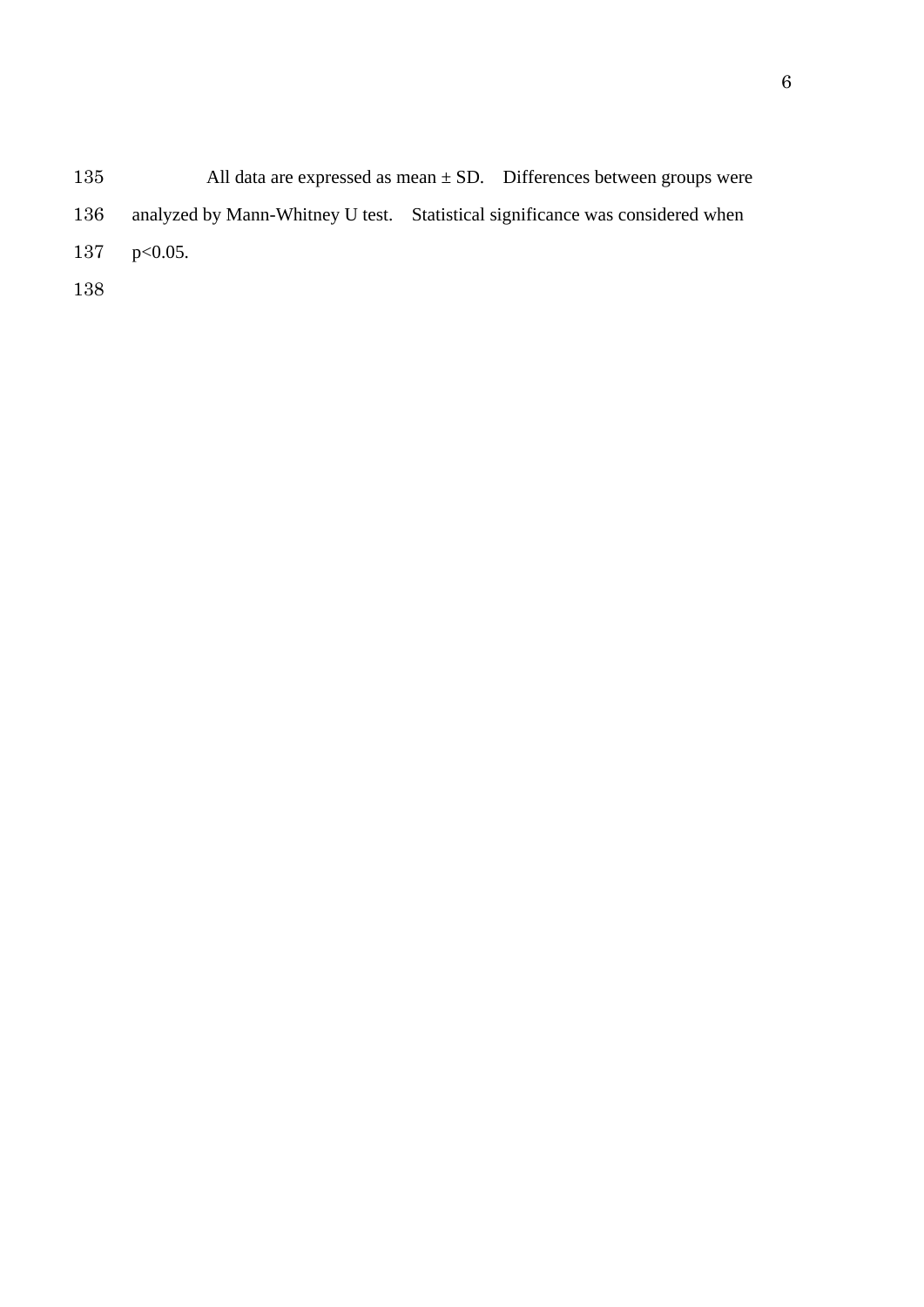#### **Results**

**1. EGG measurements** 

All 4 tetanus patients showed irregular gastric slow wave, and their dominant 142 frequencies of EGG in all tetanus patients  $(1.8 \pm 0.6$  cpm) were lower than those in 143 healthy volunteers  $(2.9 \pm 0.2 \text{ cm})$  at least until 12th hospital day (Figure 1). At that time, the ratio of low frequency range in all patients was significantly higher than those in healthy controls (p<0.01, Figure 2A), and the ratio of high frequency range in all 146 patients was significantly lower than those in healthy controls ( $p<0.05$ , Figure 2C). However, the dominant frequency tended to improve from 17th hospital day, and reached the same levels in healthy controls at least until 28th hospital day in all patients (Figure 1).

**2. Feeding and nutritional status** 

152 We transferred total NTF when the timing of dominant frequencies tended to improve (more than 2.6 cpm) in each patient (17-24th hospital day). At least until 28th hospital day, 2,250-2,450 ml (0.8 kcal/ml) of NTF nutrition was administered in all patients. Moreover, all 4 patients could prevent the decrease of body weight during 28 hospital days, and their serum albumin levels of 28th hospital day were not also decrease compared with those of 1st hospital day (Table 2).

## **3. Complications and prognosis**

Although abdominal bloating and/or constipation with the development of paralytic ileus were shown at least until 10th hospital day in all 4 patients, no vomiting and aspiration pneumonia occurred during the course of illness except for Case 2, who already contacted aspiration pneumonia before admission (Table 2). Mechanical ventilation could be weaned smoothly in all patients, and they were all discharged from our hospital to start dysphagia rehabilitation at least by 45th hospital day.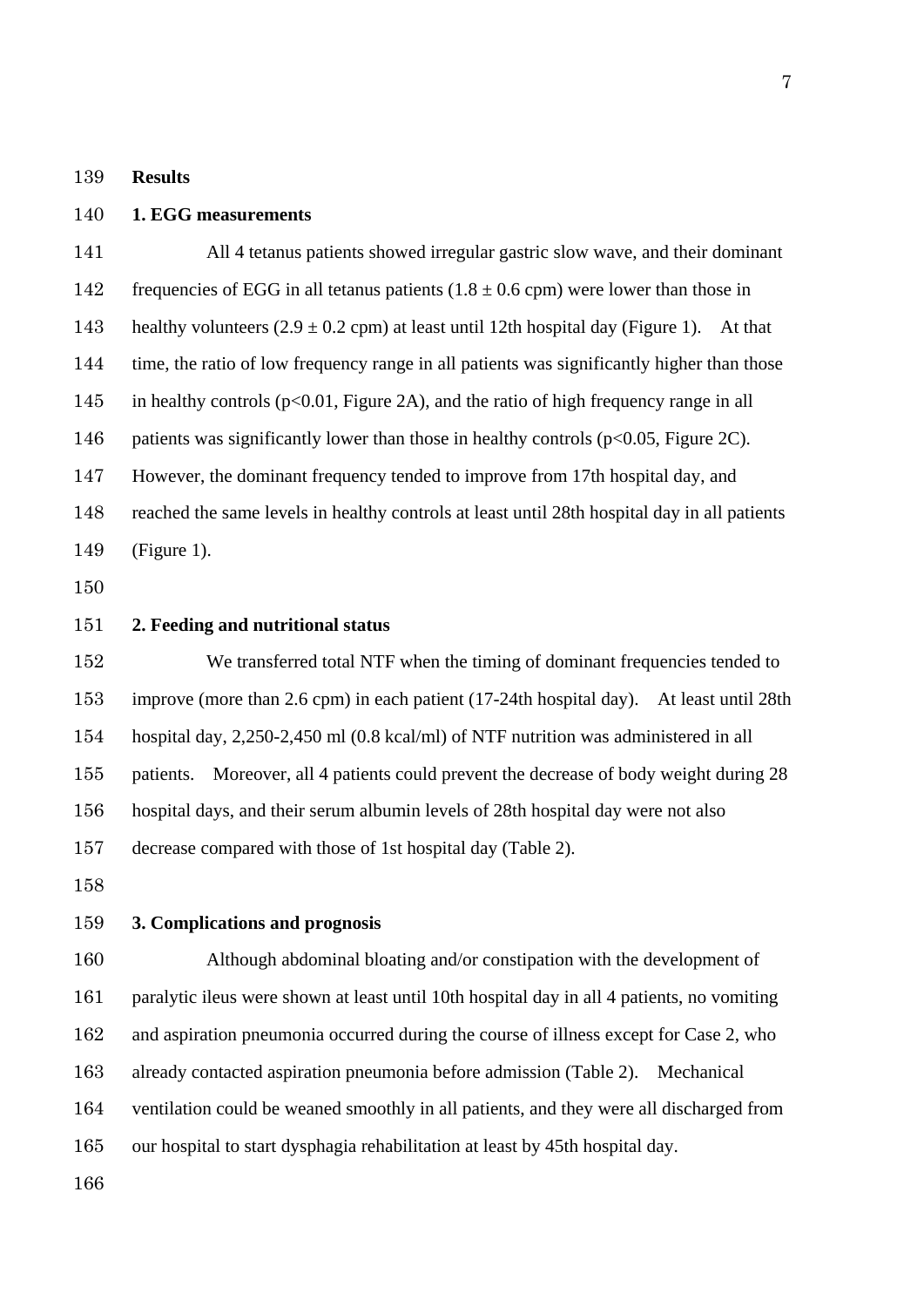### **Discussion**

This is the first report to demonstrate the changes in gastric myoelectrical activities in patients with severe tetanus throughout the course of illness. 170 In elderly tetanus, at least 80% of cases are the generalized form <sup>15</sup>. The prognosis of these patients mainly depends on how effectively the spasm can be managed and lethal complications, such as aspiration pneumonia and malnutrition, 173 represented . Beale, et al. reported that early tube feed pharmaconutrition and immunonutrition, results in significantly faster recovery of organ function in patients with severe infectious diseases, compared with disease control patients  $1$ . But on the other hand, Emilia, et al. reported that mortality after NTF initiation was high, mainly 177 due to infectious complications and refeeding syndrome <sup>17</sup>. Moreover, Charvát et al. reported that 18% of the patients admitted to intensive care unit with life threatening disease and indication for enteral nutrition had to be replaced for parenteral one due to 180 complications <sup>2</sup>. In this study, we lead successful outcomes of NTF in all patients. We could prevent the complications, such as vomiting, aspiration pneumonia, malnutrition, and refeeding syndrome, using EGG data to guess the best timing to increase volume and calorie of the feeding. Moreover, mechanical ventilation could be weaned at the best time to avoid ventilation complications and started physical rehabilitation as fast as possible in these patients, because the changes in EGG data constantly preceded the variations in clinical manifestations. These results suggest that the knowledge regarding this technique may facilitate the next step for considering a suitable treatment throughout the course of illness.

Many factors influence gastric electroactivity and motility, such as medications, gastric emptying, aging, activity of the autonomic nervous system, 191 particularly the parasympathetic vagus nerve, and enteric peptides  $18-22$ . All our patients were administrated anti-hypertensive drugs, anesthetics for mechanical ventilation, and muscle relaxants for opisthotonic posturing throughout the course of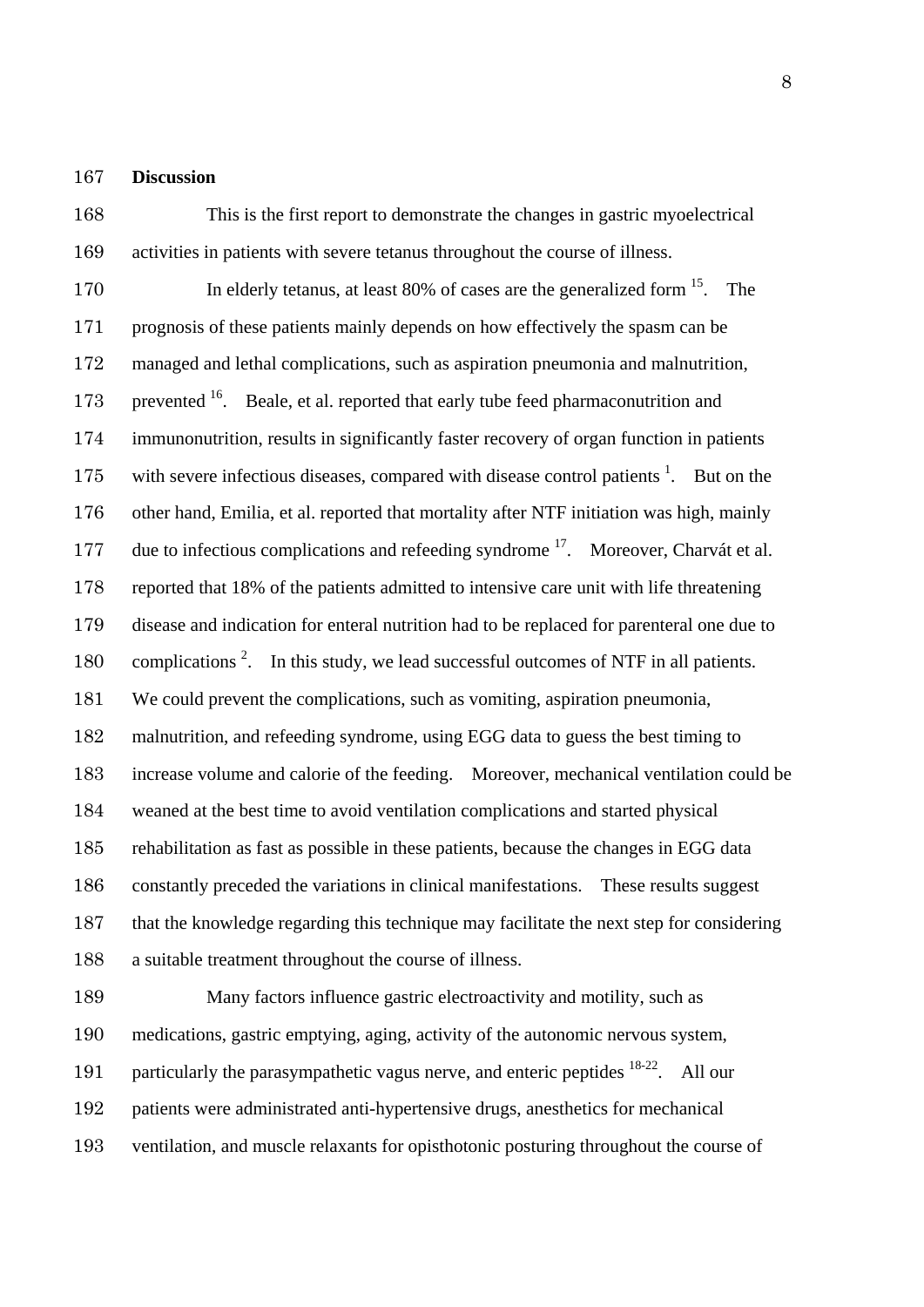illness. However, gastric myoelectrical abnormalities appeared in these patients not only after but also before starting these drugs. Thus, the effects of medications may be limited. As we initiated 400-800 ml (0.4 kcal/ml) of NTF immunonutrition in each patient from their 1st hospital day, all patients did not show gastric emptiness throughout the course of illness. These findings suggest that aging and over-activity of the autonomic nervous system caused by tetanus are more closely related to abnormalities of gastric myoelectrical activities in those patients. Thus, EGG may also be a helpful tool to diagnose tetanus in a very early stage and to quantify the progression and disease severity. EGG technique, measuring electrical waves in the stomach muscle wall, is theoretically usable in combination with other examination, such as gastric reflux 205 monitoring or measurement of residual gastric volume  $\frac{7}{2}$ . However, as these methods are invasive, we could not try the tests in our severe patients. On the other hand, EGG is a non-invasive tool. Thus, we only evaluated gastric myoelectrical activities using cutaneous EGG during the course of illness in this study. In conclusion, EGG data may be a useful marker to know the level of over-activity of the autonomic nervous system and to guess the best timing to increase volume of NTF especially in elderly severe tetanus. **Conflict of interest statement**  All authors of the manuscript have no conflict of interest. **Statement of authorship**  Obayashi K was responsible for data collection, data interpretation and manuscript writing and reviewing. Ueda M, Yamashita T, Misumi Y, Hirahara T, Tasaki M, and Ohshima T were responsible for patients' evaluation and data collection.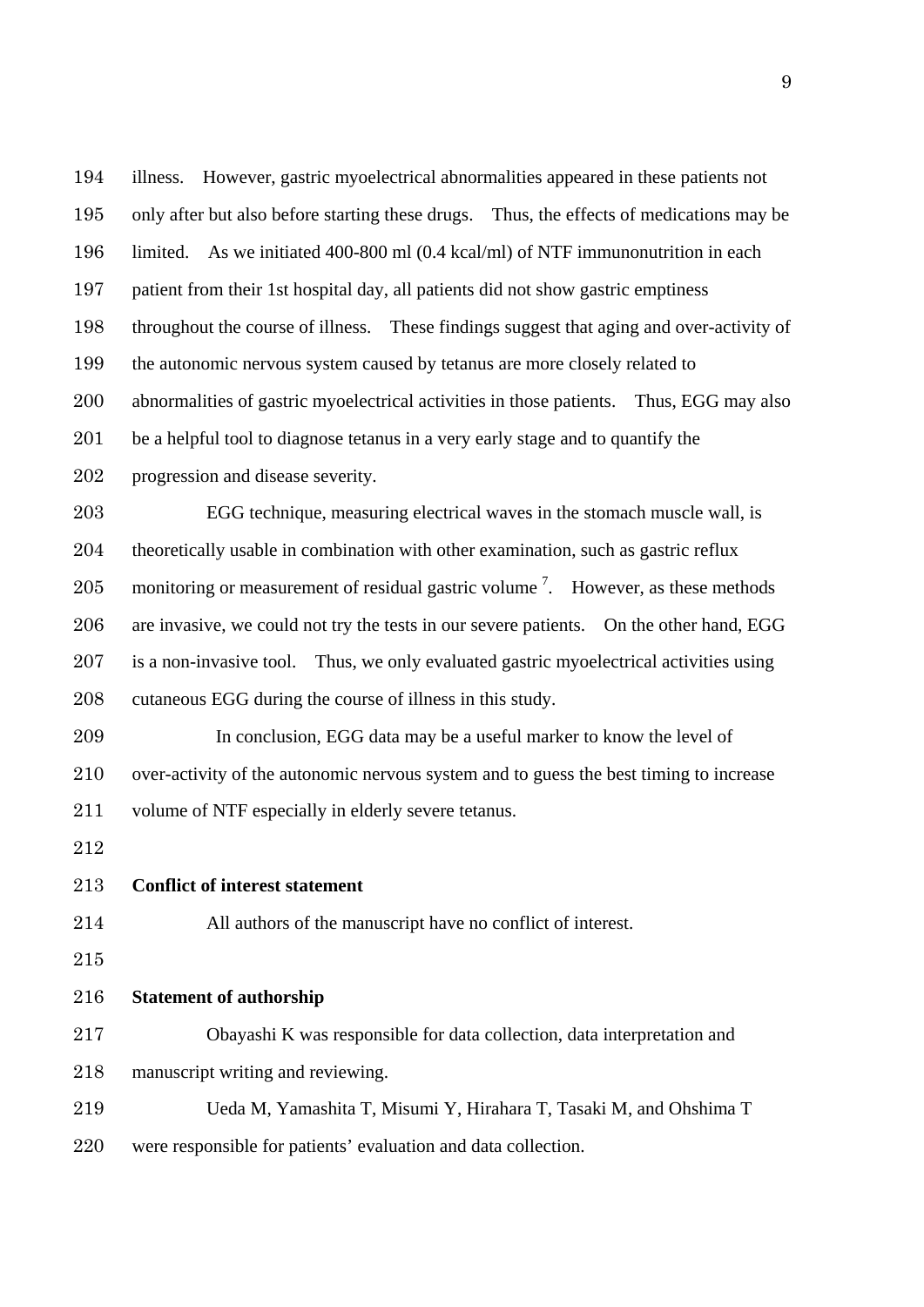| 221 | Uchino M and Ando Y were responsible for manuscript writing and        |
|-----|------------------------------------------------------------------------|
| 222 | reviewing.                                                             |
| 223 |                                                                        |
| 224 | <b>Acknowledgements</b>                                                |
| 225 | We are indebted to the technical staff of the Department of Laboratory |
| 226 | Medicine, Kumamoto University Hospital.                                |
| 227 |                                                                        |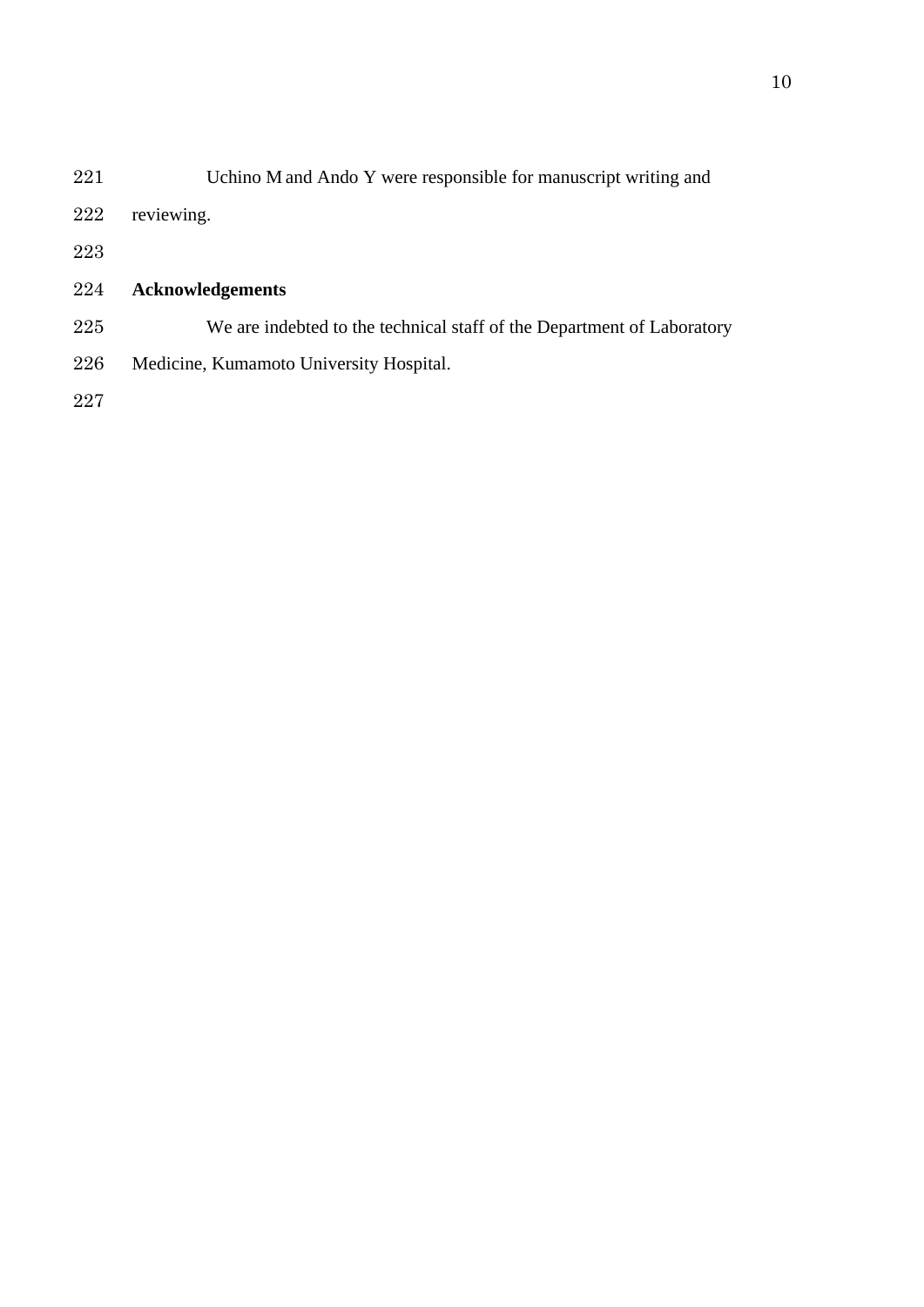#### **References**

- 1. Beale RJ, Sherry T, Lei K, Campbell-Stephen L, McCook J, Smith J, Venetz W,
- Alteheld B, Stehle P, Schneider H.Early enteral supplementation with key pharmaconutrients improves Sequential Organ Failure Assessment score in critically
- 232 ill patients with sepsis: outcome of a randomized, controlled, double-blind trial. Crit
- Care Med 2008; 36: 131-144.
- 2. Charvát J, Kratochvíl J, Martínková V, Masopust J, Pálová S. Experience with
- early enteral nutrition application in critically ill patients in medical intensive care
- unit. Cas Lek Ces 2008; 147: 106-111.
- 3. Poudel P, Budhathoki S, Manandhar S. Tetanus. Kathmandu Univ Med J 2009; 7: 315-322.
- 4. Karanikolas M, Velissaris D, Marangos M, Karamouzos V, Fligou F, Filos KS.
- Prolonged high-dose intravenous magnesium therapy for severe tetanus in the intensive care unit: a case series. J Med Case Reports 2010: 4: 100.
- 5. Mangilli LD, Sassi FC, Dos Santos Sde S, de Andrade CR. Oral sensorimotor
- function for feeding in patients with tetanus. Acta Trop 2009; 111: 316-320.
- 6. Hörtnagl H, Brücke T, Hackl JM. The involvement of the sympathetic nervous
- system in tetanus. Klin Wochenschr 1979; 57: 383-389.
- 7. Chang FY. Electrogastrography: basic knowledge, recording, prosessing and its clinical applications. J Gastroenterol Hepatol 2005; 20: 502-516.
- 8. van der Voort IR, Osmanoglou E, Seybold M, Heymann-Mönnikes I, Tebbe J,
- Wiedenmann B, et al. Electrogastrography as a diagnostic tool for delayed gastric
- emptying in functional dyspepsia and irritable bowel syndrome. Neurogastroenterol
- Motil 2003; 15: 467-473.
- 9. Chelimsky G, Chelimsky TC. Evaluation and treatment of autonomic disorders of the gastrointestinal tract. Semin Neurol 2003; 23: 453-458.
- 10.Sakakibara Y, Asahina M, Suzuki A, Hattori T. Gastric myoelectrical differences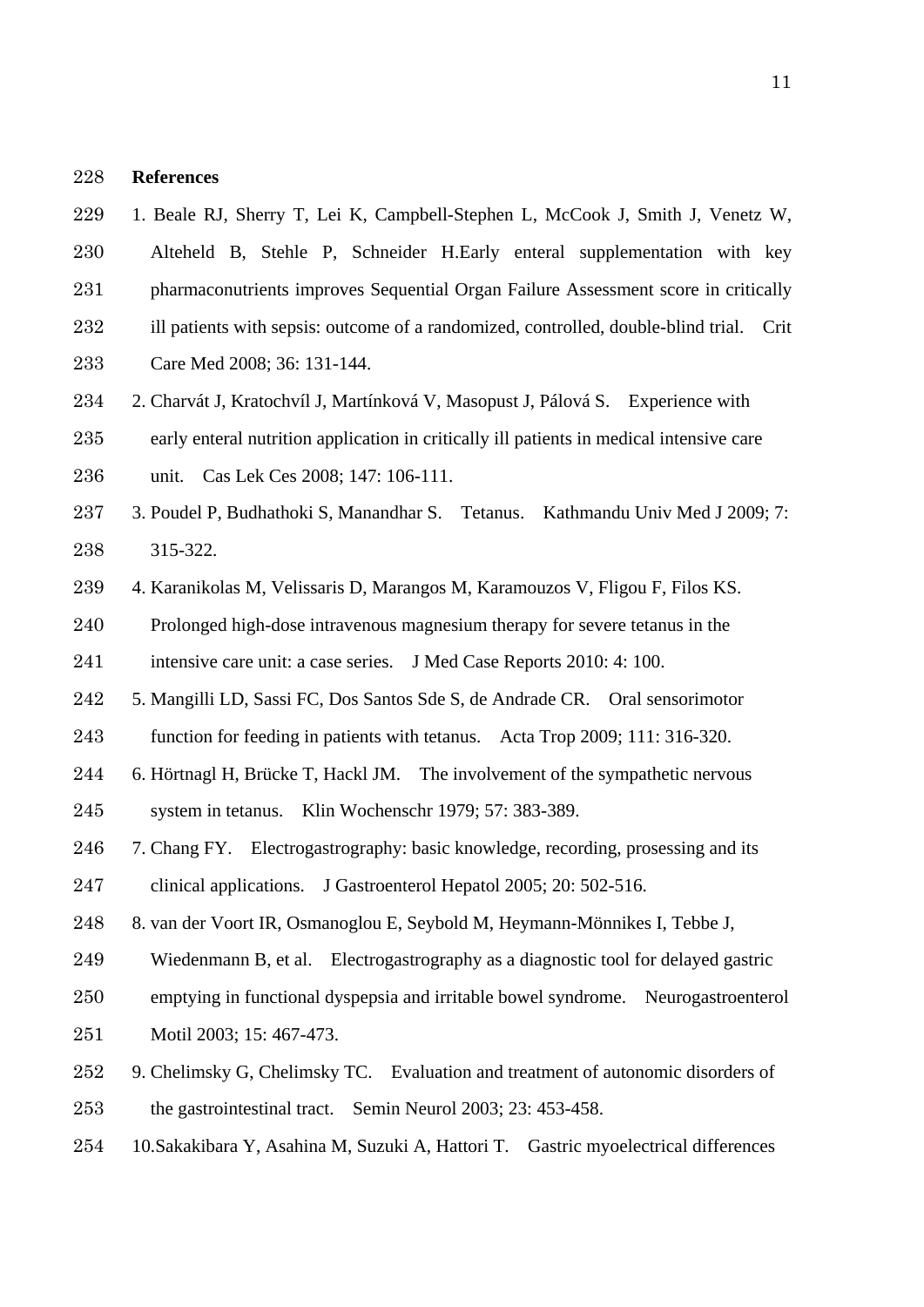- 11.Obayashi K, Ando Y, Nakamura M, Terazaki H, Haraoka K, Yamashita T, Uchino
- M. Evaluation of gastric function by electrogastrogram in patients with familial
- amyloidotic polyneuropathy (FAP). In: Bely M, Ed. Amyloid and Amyloidosis
- 2000. Budapest: Hungary Academy of Sciences, 2001: 360-361.
- 12.Koch KL. Electrogastrography: physiological basis and clinical application in
- diabetic gastropathy. Diabetes Technol Ther 2001; 3: 51-62.
- 13.Verhagen MA, Van Schelven LJ, Samsom M, Smout AJ. Pitfalls in the analysis of electrogastrographic recordings. Gastroenterology 1999; 117: 453-460.
- 14.Kato M, Sakai T, Yabe K, Miyamura M, Soya H. Gastric myoelectrical activity
- increases after moderate-intensity exercise with no meals under suppressed vagal
- nerve activity. Jpn J Physiol 2004; 54: 221-228.
- 15.Knight AL, Richardson JP. Management of tetanus in the elderly. J Am Board Fam Pract 1992; 5: 43-49.
- 16.Edlich RF, Hill LG, Mahler CA, Cox MJ, Becker DG, Horowitz JH, Nichter LS,
- Martin ML, Lineweaver WC. Management and prevention of tetanus. J Long
- Term Eff Med Implants 2003; 13: 139-154.
- 17.Emilia L, Arthur L, Yosef D, Elena K, Refael S. Mortality after nasogastric tube
- feeding initiation in long-term care elderly with oropharyngeal dysphagia the
- contribution of refeeding syndrome. Gerontology 2009; 55: 393-397.
- 18.De Ponti F, Einaudi A, Cosentino M, D'Angero L, Frigo GM, Crema A. Effect of
- calcium channel blockers on postprandial gastrointestinal motility in the dog. J
- Pharm Pharmacol 1992; 44: 227-230.
- 19.Valenzuela JE. Dopamine as a possible neurotransmitter in gastric relaxation.
- Gastroenterology 1976; 71: 1019-1022.
- 20.Shimamoto C, Hirata I, Hiraike Y, Takeuchi N, Nomura T, Katsu K. Evaluation of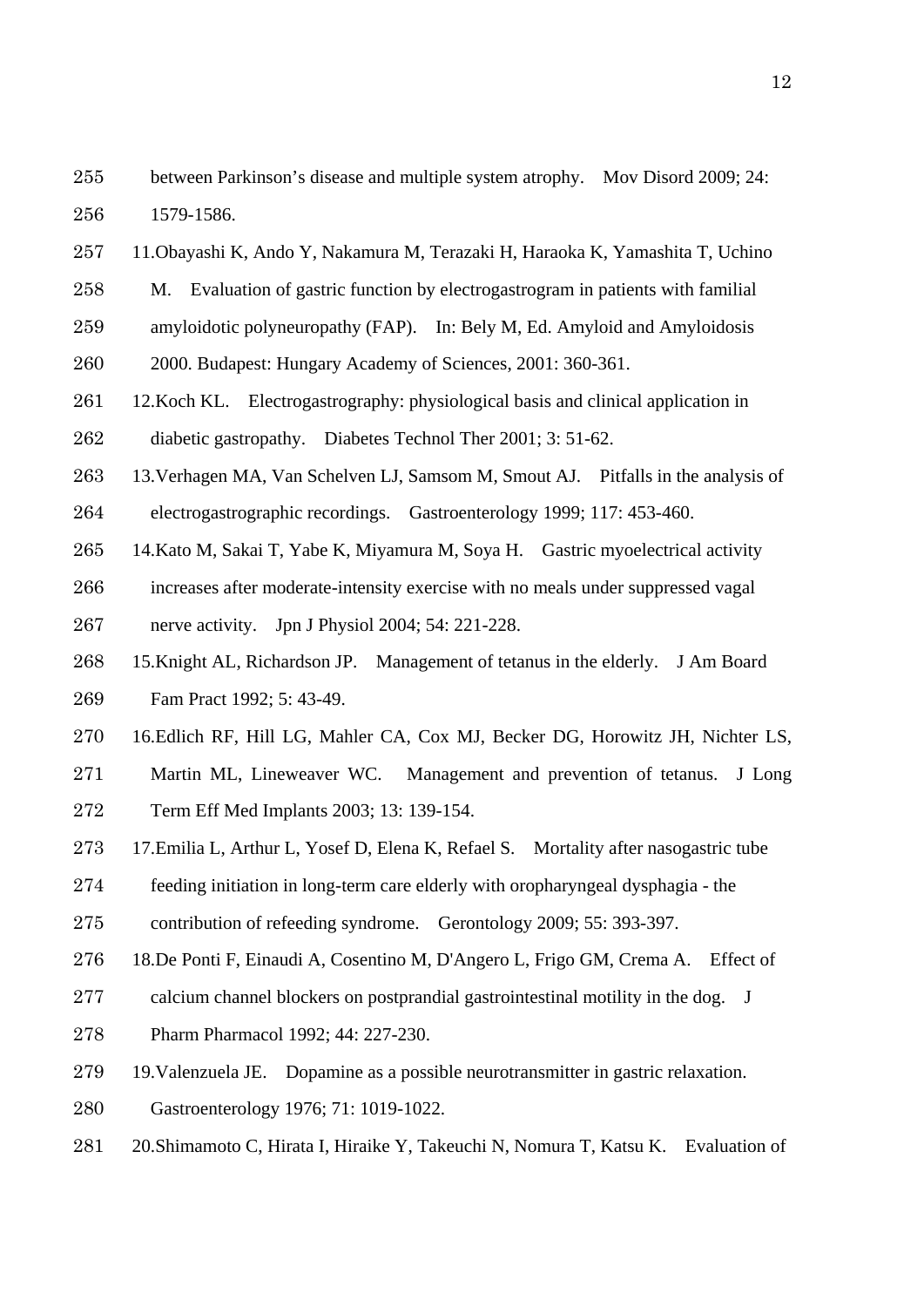- gastric motor activity in the elderly by electrogastrography and the (13)C-acetate
- breath test. Gastroenterology 2002; 48: 381-386.
- 21.Hirst GD, Dichens EJ, Edwards FR. Pacemaker shift in the gastric antrum of
- guinea-pigs produced by excitatory vagal stimulation involves intramuscular
- interstitial cells. J Physiol 2002; 15: 917-928.
- 22.Itoh Z. Motilin and clinical application. Peptide 1997; 18: 593-608.
- 
- 
- 
- 
- 
- 
- 
- 
- 
- 
- 
- 
- 
- 
- 
- 
- 
- 
- 
- 
-